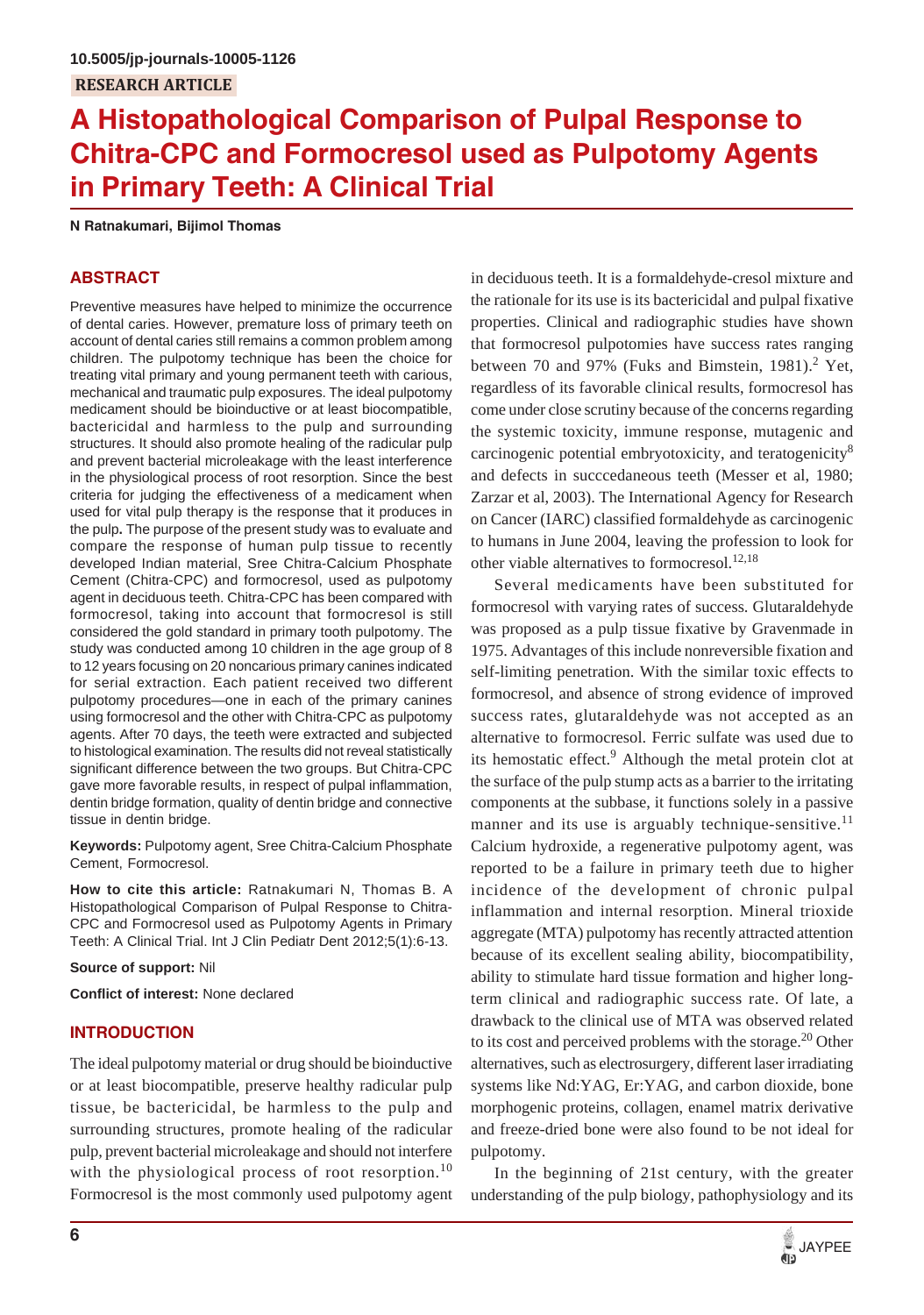power of healing and with the materials that are not only biocompatible but also bioinductive, the emphasis was shifted from devitalization to regeneration of the remaining pulp tissue. One such material, which has shown immense potential for regeneration is calcium phosphate biomaterials. Calcium phosphate cement (CPC), a member of calcium phosphate biomaterials, is considered as a new generation bone substitute with potential clinical applications in orthopedics and dentistry. The cement mass undergoes isothermal setting and gets converted into hydroxyapatite, the basic inorganic component of bone and teeth. The researchers have projected several merits for CPCs as a dental material. CPCs are identified as the most suitable sealer/filler materials in endodontic treatment, for augmenting periodontal defects and as bone filler for gaps around oral implants. CPCs have been proved to be useful for direct pulp capping in animal studies. $4,19$ 

'Chitra-CPC' is a new CPC formulation with good rheological property. This material was developed in India at the Sree Chitra Tirunal Institute for Medical Science and Technology (SCTIMST), Thiruvananthapuram. Evaluation of the safety and efficacy of the cement is done according to the national and international standards of guidelines. Since it is biocompatible, osteoconductive, moldable, nontoxic, nonimmunogenic with good sealing ability with the least mutagenic or carcinogenic potential. Chitra-CPC apparently satisfies all the requirements of an ideal pulpotomy material.7,15 Animal studies have already proved the efficacy of CPC as a pulp dressing material. As human studies have not been conducted on the same, the present study has brought about the baseline for further studies in evaluating Chitra-CPC as a promising pulpotomy material for human primary teeth.

The present study was undertaken with a view to evaluating the efficacy of Chitra-CPC as a pulpotomy agent in comparison with formocresol, the most commonly used agent through histopathologic responses of pulpal tissues of human deciduous teeth.

## **METHODOLOGY**

## **Study Population**

Children in the age group of 8 to 12 years with primary canines indicated for serial extraction at the Department of Pedodontics, Government Dental College, Thiruvananthapuram, constituted the study population. Clearance of Ethics Committee was obtained initially. Subsequently, informed consent of parents and patients was obtained before proceeding with the study. The sample for the study constituted 20 noncarious primary canines of 10 children.

#### **Inclusion Criteria**

It was also ensured that the patients were in good general health and free of any systemic disease including congenital heart diseases and bleeding disorders and the teeth included in the study should be free of caries, hypoplastic defects or any malformations. It was also made sure that there were no history of pain/tenderness to percussion; control of hemorrhage was possible at the exposure site; no apparent mobility to finger pressure; and teeth are free of any periodontal problems for the study group.

# **MATERIALS**

## **Chitra-Calcium Phosphate Cement (Chitra-CPC)**

Prepared by the Sree Chitra Tirunal Institute for Medical Sciences and Technology (SCTIMST), Thiruvananthapuram. The cement has been tested for safety and efficacy and approved for human clinical use by the Institutional Ethics Committee.

#### **Formocresol**

Formocresol used in the present study was Trisol, marketed by Vishal Dentocare Pvt Ltd.

#### **PROCEDURE**

From among the study population, 20 noncarious deciduous canines (both left and right) either from maxillary or mandibular arch satisfying the inclusion criteria were selected. Each patient received two different pulpotomy procedures in the primary canines to be extracted. For this, selected teeth in each patient were divided into two groups— Group A (left canines) and Group B (right canines). Formocresol was used as pulpotomy agent for Group A and Chitra-CPC as pulpotomy agent for Group B.

All the teeth in both treatment groups were observed to be clinically successful at each follow-up visit. In addition, all the patients were found to be free of pain subsequent to the treatment, and clinical signs or symptoms of infection were not observed in any of the patient covered under the study. Teeth from each group were extracted in  $70 \pm 5$  days after administration of local anesthesia, for evaluation of pulpal response. After extraction, about 2 mm of the apices of the teeth were cutoff to facilitate fixation of the pulp tissue. These specimens were fixed in 10% formalin for 48 hours.

#### **Tissue Processing**

After fixation, teeth were dehydrated in ascending grades of alcohol at room temperature, immersed in alcoholic acetone (1:1 v/v) mixture followed by immersion in one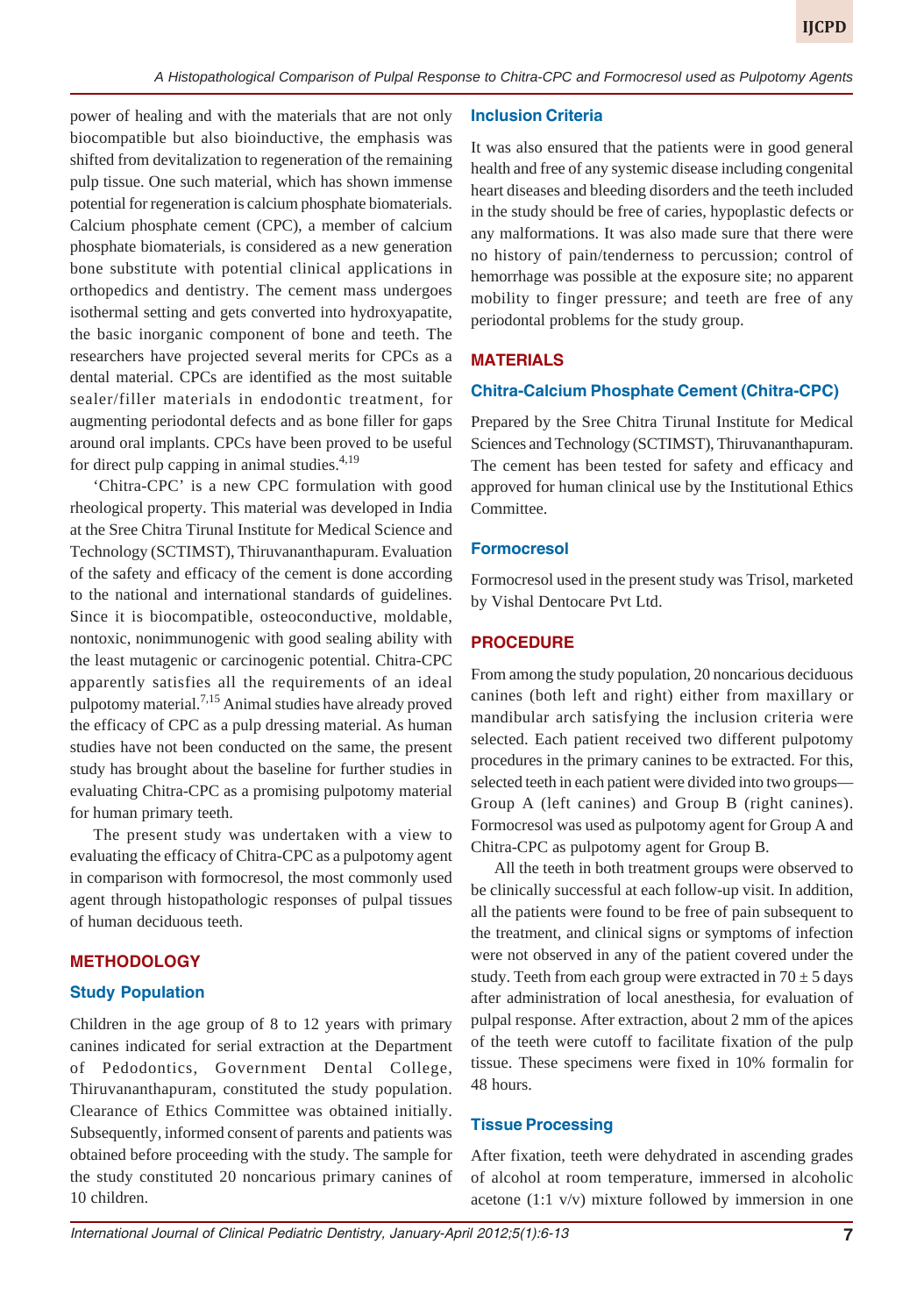change of 100% alcohol. The teeth were kept in two changes of washed monomer and embedded in PMMA. Thin sagittal sections (100 to 150  $\mu$ m) of resin blocks were cut using a high-precision diamond saw (ISOMET 5000, Beuhler). The sections were polished using a variable speed grinderpolisher (ECOMET 3000, Beuhler) and subsequently stained with Stevenel's blue and hematoxylin and eosin. The stained sections were examined under stereomicroscope (LEICA, Germany) and trinocular transmitted light microscope (NIKON, Japan) and images were captured using a digital camera.

# **Outcome of Histopathologic Assessment**

The sections were blindly evaluated by a histopathologist (Sree Chitra Tirunal Institute for Medical Sciences and Technology, Thiruvananthapuram) using the following criteria (modified scoring system adapted from Stanley<sup>3</sup> as indicated in Tables 1 to 8.

# **STATISTICAL ANALYSIS**

The data collected from the histological examinations were statistically analyzed using the Chi-square and the Mann-Whitney U-test for differences between the control

|                                   | <b>Table 1:</b> Degree of pulpal inflammation                                                                                   |
|-----------------------------------|---------------------------------------------------------------------------------------------------------------------------------|
| Score                             | <b>Description</b>                                                                                                              |
| 0<br>1<br>$\mathcal{P}$<br>3<br>4 | No inflammation<br>Mild inflammation infiltrate<br>Moderate inflammation infiltrate<br>Heavy inflammation infiltrate<br>Abscess |

| <b>Description</b><br>Score<br>No macrophages/giant cells adjacent to the material<br>0<br>Mild infiltration of macrophages/giant cells<br>$\overline{1}$<br>Moderate infiltration of macrophages/giant cells<br>$\mathcal{P}$<br>Severe infiltration of macrophages/giant cells<br>3 | <b>Table 2:</b> Tissue reaction to the material |
|---------------------------------------------------------------------------------------------------------------------------------------------------------------------------------------------------------------------------------------------------------------------------------------|-------------------------------------------------|
|                                                                                                                                                                                                                                                                                       |                                                 |
|                                                                                                                                                                                                                                                                                       |                                                 |
|                                                                                                                                                                                                                                                                                       |                                                 |
|                                                                                                                                                                                                                                                                                       |                                                 |
|                                                                                                                                                                                                                                                                                       |                                                 |

| <b>Table 3:</b> Impaction of particle of pulp capping agent |                                    |  |  |  |  |  |  |
|-------------------------------------------------------------|------------------------------------|--|--|--|--|--|--|
| Score                                                       | <b>Description</b>                 |  |  |  |  |  |  |
| 1<br>$\mathcal{P}$                                          | No impaction of pulp capping agent |  |  |  |  |  |  |
|                                                             | Impaction of pulp capping agent    |  |  |  |  |  |  |

|       | <b>Table 4: Presence of dentin chips</b> |
|-------|------------------------------------------|
| Score | <b>Description</b>                       |
| 0     | No dentin chips                          |
| 1     | Small dentin chips                       |
| 2     | Double dentin bridges                    |
| 3     | Pulp stones                              |
|       |                                          |

| <b>Table 5: Dentin bridge formation</b> |  |  |  |  |  |  |  |  |
|-----------------------------------------|--|--|--|--|--|--|--|--|
| <b>Description</b>                      |  |  |  |  |  |  |  |  |
| No presence of dentin bridge formation  |  |  |  |  |  |  |  |  |
| Bridge formation <25%                   |  |  |  |  |  |  |  |  |
| Bridge formation >25% but <50%          |  |  |  |  |  |  |  |  |
| Bridge formation >50% but <75%          |  |  |  |  |  |  |  |  |
| Bridge formation $\geq 75\%$            |  |  |  |  |  |  |  |  |
|                                         |  |  |  |  |  |  |  |  |

|                | <b>Table 6:</b> Location of dentin bridge |
|----------------|-------------------------------------------|
| Score          | <b>Description</b>                        |
| 0              | No presence of dentin bridge formation    |
| $\overline{1}$ | At the interface of exposure of pulp      |
| $\mathcal{P}$  | Not at the interface of exposure of pulp  |
| 3              | Combination                               |

|               | <b>Table 7:</b> Quality of dentin formation in bridge |
|---------------|-------------------------------------------------------|
| Score         | <b>Description</b>                                    |
| 0             | No presence of dentin bridge formation                |
| 1             | No tubules present                                    |
| $\mathcal{P}$ | Irregular pattern of tubules                          |
| 3             | Regular pattern of tubules                            |
|               |                                                       |

|                | <b>Table 8:</b> Connective tissue in dentin bridge |
|----------------|----------------------------------------------------|
|                | Score Description                                  |
| 0              | No presence of dentin bridge formation             |
| 1              | No connective tissue                               |
| $\overline{2}$ | CT < 25%                                           |
| 3              | $CT > 25\%$ but <50%                               |
| $\overline{4}$ | $CT > 50\%$ but $< 75\%$                           |
| 5              | CT > 75%                                           |

CT: Connective tissue

formocresol groups and the experimental Chitra-CPC groups according to the grading criteria. The level of significance was set at a p-value of less than 0.05.

# **RESULTS**

In all the samples, the capping agent was identified as a granular grey material and the sealer was identified as a homogenous grey to blackish material.

# **Formocresol**

Pulp tissue subjacent to the exposure site showed a layer of dense homogenous eosinophilic tissue. Heavy inflammation was present with neutrophils, lymphocytes, and foamy macrophages in six samples as seen in the figures. One sample had a score of 4 indicating abscess formation. Area apical to the inflammatory zone appeared normal, i.e. healthy, vital pulp tissue in most of the samples. Layers of odontoblasts adjacent to the capping agent were disorganized. Two samples presented poorly calcified dentin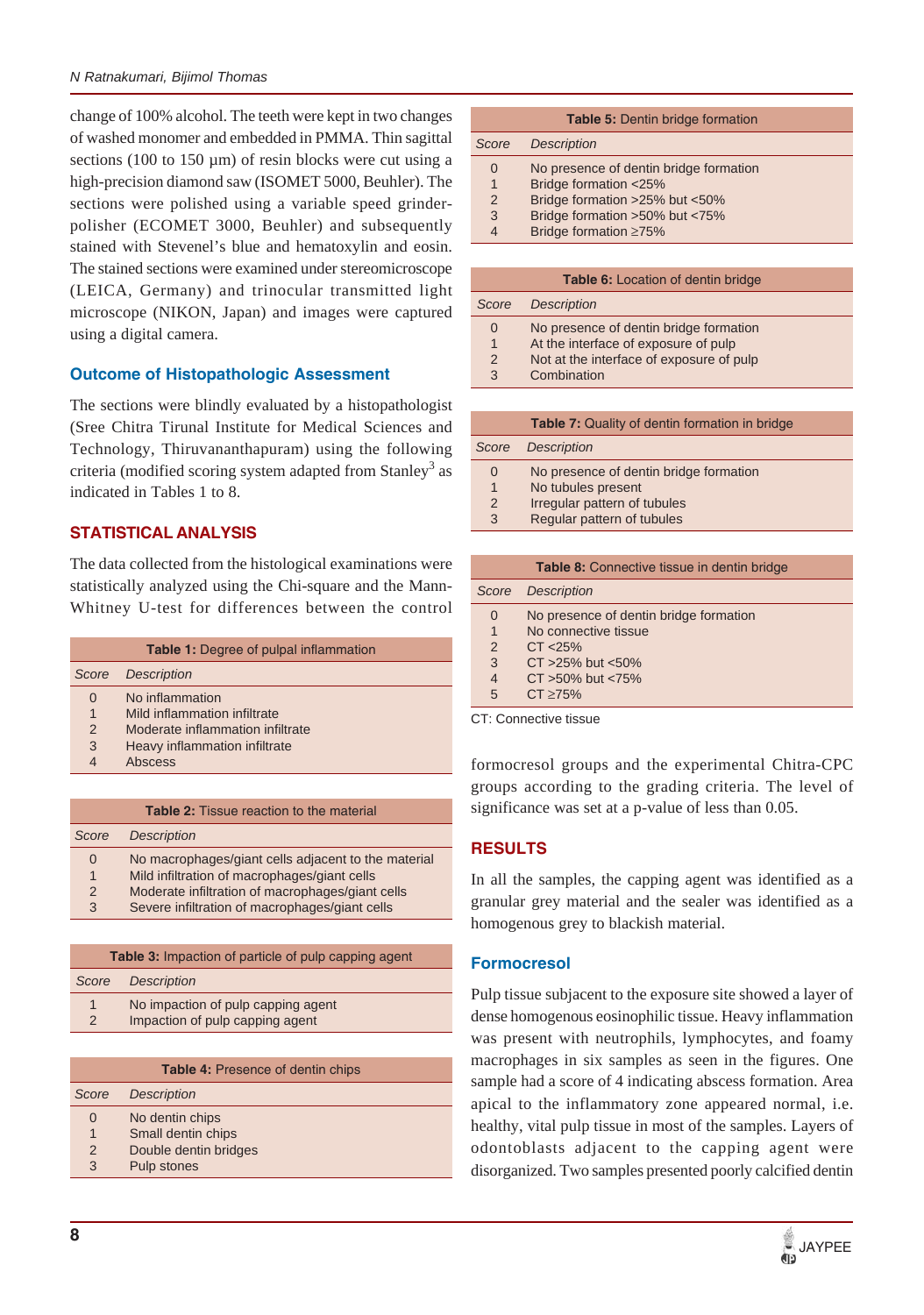bridge formation at the apical third of the root canal shown in Figure 1. Dentin chips were observed in seven samples. None of the samples showed tissue reaction to the material or impaction of material into the pulp.

# **Chitra-CPC**

Pulp tissue below the capping material showed varying degrees of inflammation. Four samples showed no inflammation. Moderate inflammation was present in two samples as seen in the respective figures. Remaining four samples had heavy inflammation with neutrophils and foamy macrophages. The area apical to the inflammatory zone appeared normal with healthy, vital pulp tissue (Figs 2A and B). The layer of odontoblasts adjacent to the capping agent was disorganized. Patchy areas of mineralizing reparative dentin were noted along the dentin wall in most of the samples. Six samples, showed dentin bridge formation. In respect of three samples, dentin bridge formed at the exposure site (Figs 3A to 4) and in three just below the exposure site (Figs 2A and B). In four samples, dentin bridge formation was complete or nearing completion (Figs 2A to 3B). Two samples showed partial dentin bridge formation (Fig. 4). Three samples presented regular dentin tubules in the bridge. In most of the samples, dentin bridge did not contain connective tissue. Dentin chips were observed in six samples. None of the samples showed impaction of capping agent.

On grading the sections according to the criteria that were based on a modified scoring system adapted from Stanley, scores and observations after 70 days are given in Table 9.

 It was found that there was no statistically significant difference between the formocresol and the Chitra-CPC group in any of the criteria. But Chitra-CPC gave more favorable results with regard to the pulpal inflammation (mean score of 1.6 for Chitra-CPC, 2.6 for formocresol, p-value 0.143), dentin bridge formation (mean score of 2 for Chitra-CPC, 0.80 for formocresol, p-value 0.190), quality of dentin bridge (mean score 1.4 for Chitra-CPC, 0.2 for formocresol, p-value 0.075) and connective tissue in dentin bridge (mean score 1.2 for Chitra-CPC, 1.0 for formocresol, p-value 0.280).

## **DISCUSSION**

When the pulp tissues from primary teeth, observed clinically successful after pulp therapy, were evaluated histologically the number of samples classed as successful did reduced.<sup>17</sup> Since the best criteria for judging the effectiveness of a medicament when used for vital pulp therapy is the response it produces in the pulp, the present study evaluated the efficacy of Chitra-CPC as a pulpotomy agent in human deciduous teeth through histopathologic evaluation of pulpal response. It was compared with formocresol, taking into account that formocresol is still considered the gold standard in primary tooth pulpotomy and the tissue reactions of the dental pulp to formocresol were well examined histologically in many studies. $1,6,14$ Chitra-CPC was used in the present study as a pulp dressing material for primary teeth because it was highly biocompatible for its composition, almost identical to that of tooth and bone mineral and it encouraged hard tissue regeneration.<sup>7,19</sup>

In this study, the most common histologic feature of pulp tissue fixed with formocresol was that subadjacent to the formocresol was a dense layer of eosinophilic fixed zone below which was the inflammatory zone with neutrophils, macrophages and lymphocytes (Figs 5A to 6B) followed by the normal healthy vital pulp tissue in majority of samples. These findings were corroborative with the findings of various studies.<sup>5</sup> After Chitra-CPC pulpotomy, the pulp tissue showed varying degrees of inflammation without initial necrosis (Figs 7A to 8) followed by normal healthy vital pulp similar to the studies by Jean et al (1998).

Current study demonstrates a favorable response of pulpal tissue to CPC than to formocresol. This is in agreement with the findings of earlier studies.<sup>19</sup> This can be attributed to its biocompatibility, less cytotoxicity and

| <b>Table 9:</b> Histopathological scores and observations after 70 days |                    |                            |                                |        |                                 |                              |               |                                      |   |                                 |                    |                    |                                       |                          |  |                    |   |  |                      |
|-------------------------------------------------------------------------|--------------------|----------------------------|--------------------------------|--------|---------------------------------|------------------------------|---------------|--------------------------------------|---|---------------------------------|--------------------|--------------------|---------------------------------------|--------------------------|--|--------------------|---|--|----------------------|
|                                                                         |                    |                            |                                |        | <b>Material</b>                 |                              |               |                                      |   | $70 \pm 5$ days<br>Time period  |                    |                    |                                       |                          |  |                    |   |  |                      |
|                                                                         |                    | <b>Pulpal inflammation</b> |                                |        |                                 | <b>Tissue reaction</b>       |               |                                      |   | Impaction of particles          |                    |                    |                                       | Presence of dentin chips |  |                    |   |  |                      |
| Score<br>Formocresol                                                    | $\Omega$           |                            | $\mathcal{P}$<br>$\mathcal{P}$ | 3<br>6 | 4                               | 10                           |               | $\mathcal{P}$                        | 3 |                                 | 10                 | 2                  |                                       |                          |  |                    |   |  | 3                    |
|                                                                         |                    |                            | Dentin bridge<br>formation     |        |                                 | Location of<br>dentin bridge |               |                                      |   | Quality of<br>dentin bridge     |                    |                    | Connective tissue in<br>dentin bridge |                          |  |                    |   |  |                      |
| Score<br>Formocresol<br>Chitra-CPC                                      | $\Omega$<br>8<br>4 |                            | $\mathcal{P}$<br>⌒             | 3      | $\overline{4}$<br>$\Omega$<br>4 | 8                            | $\mathcal{R}$ | $\mathcal{P}$<br>$\overline{2}$<br>3 | 3 | $\Omega$<br>8<br>$\overline{4}$ | $\mathcal{P}$<br>◠ | $\mathcal{P}$<br>2 | 3                                     | 8                        |  | 2<br>$\mathcal{D}$ | 3 |  | $5\overline{5}$<br>◠ |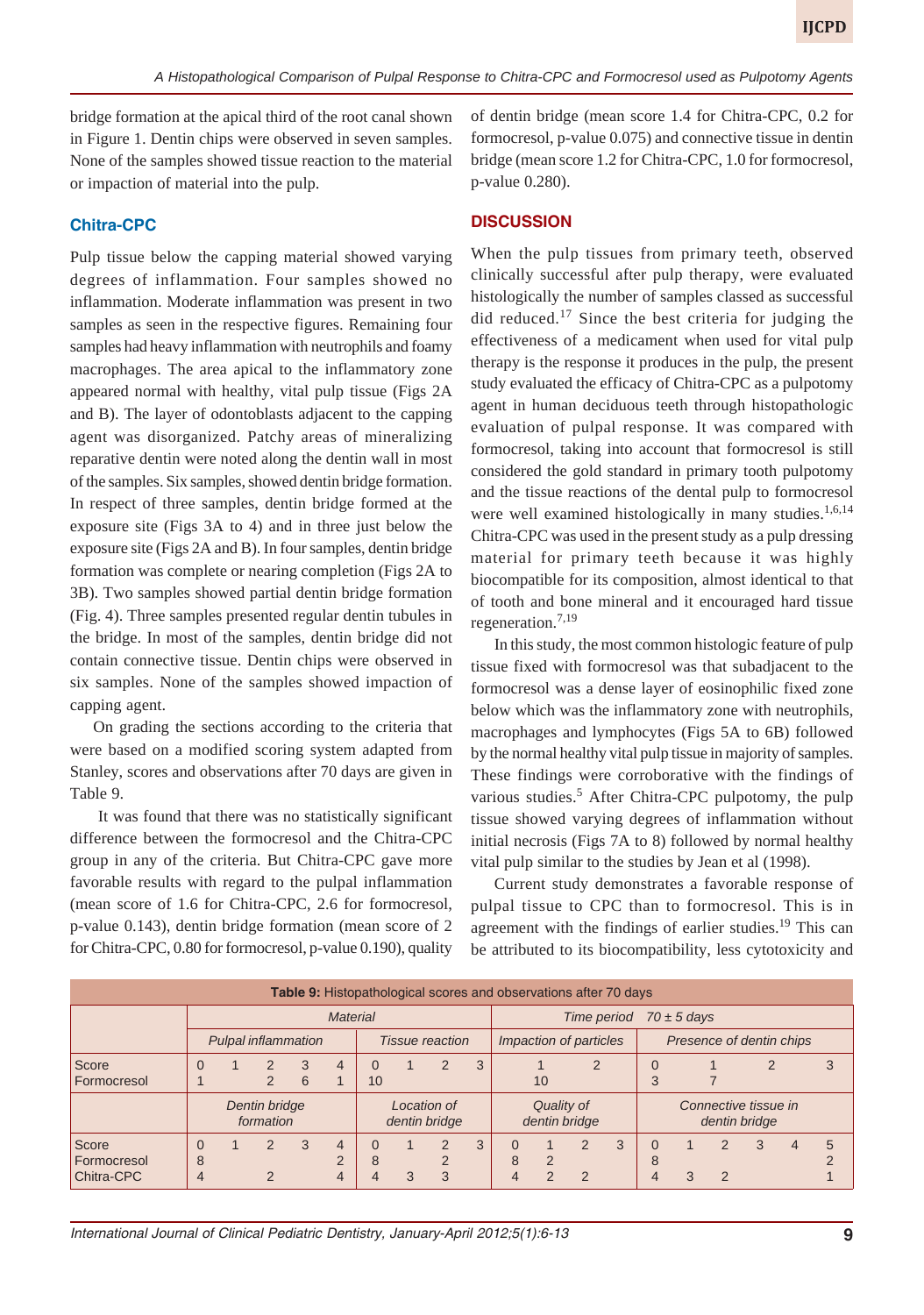# **DENTIN BRIDGE FORMATION**



**Fig. 1:** A poorly calcified dentin bridge formation in the sample treated with formocresol (Stevenel's Blue staining, at 4× mag)



**Fig. 2A:** Complete dentin bridge formation in the sample treated with Chitra-CPC (Stevenel's Blue staining, at 4× mag)



**Fig. 3A:** Dentin bridge formation in the sample treated with Chitra-CPC (Stevenel's Blue staining, at 4× mag)



**Fig. 3B:** The portion marked is shown magnified (at 20×)



**Fig. 2B:** The portion marked is shown magnified (at 20×)



**Fig. 4:** A partial dentine bridge present at the interface with capping agent in the sample treated with Chitra-CPC (Stevenel's Blue staining, at 4× mag)

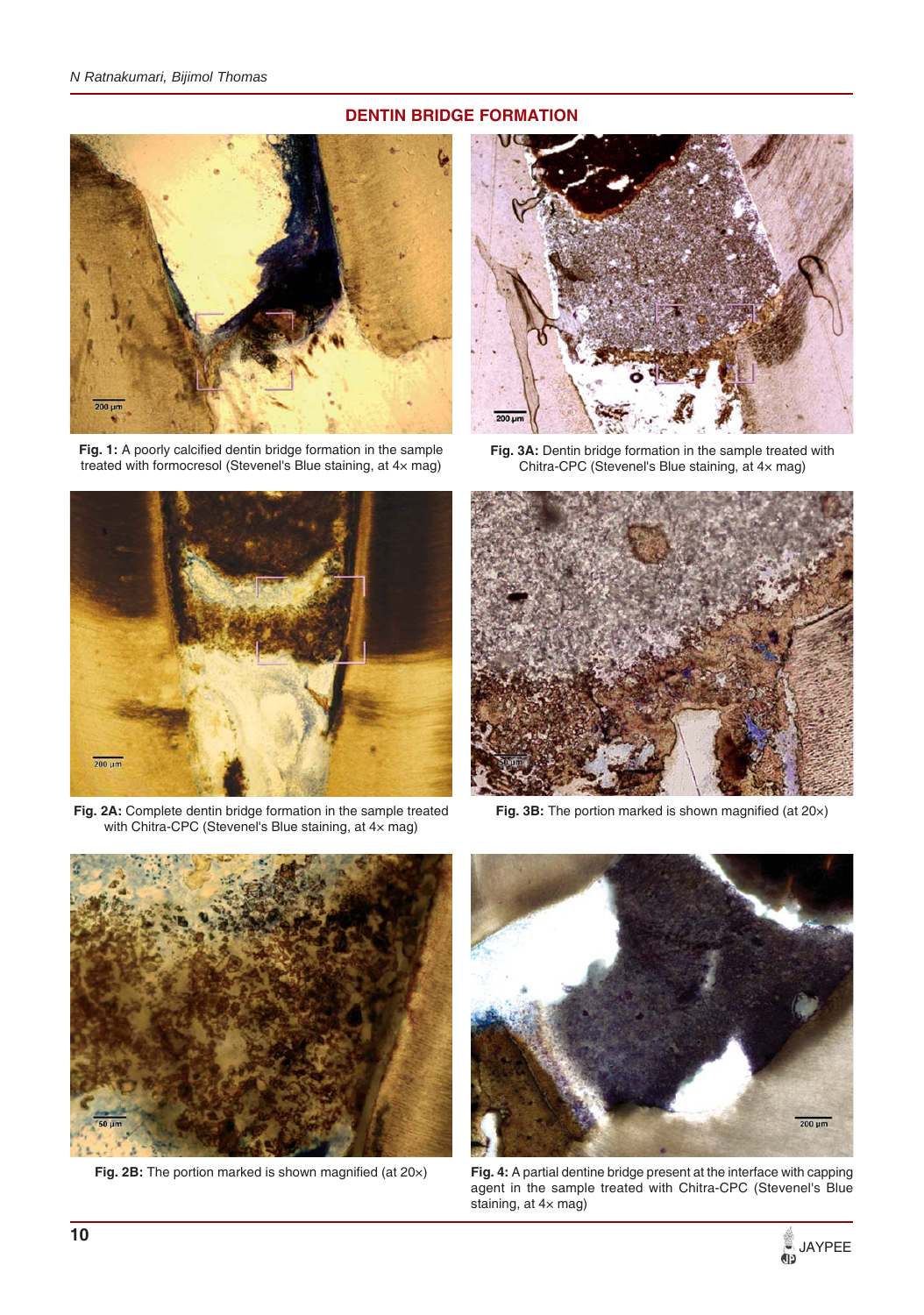## **PULPAL INFLAMMATION**



**Fig. 5A:** Heavy chronic inflammation in formocresol (Stevenel's Blue staining, at 4× mag)



**Fig. 7A:** Moderate inflammation in exposed pulp of tooth treated with Chitra-CPC (Stevenel's Blue staining, at 4× mag)





**Fig. 5B:** The portion marked is shown magnified (at 20×) **Fig. 7B:** The portion marked is shown magnified (at 20×)



**Fig. 6:** Heavy inflammation is noted in pulp adjacent to sealer in tooth treated with formocresol hematoxylin and eosin staining (at 20×)



**Fig. 8:** Moderate inflammation is exposed pulp of tooth treated with Chitra-CPC (hematoxylin and eosin staining, at 20×)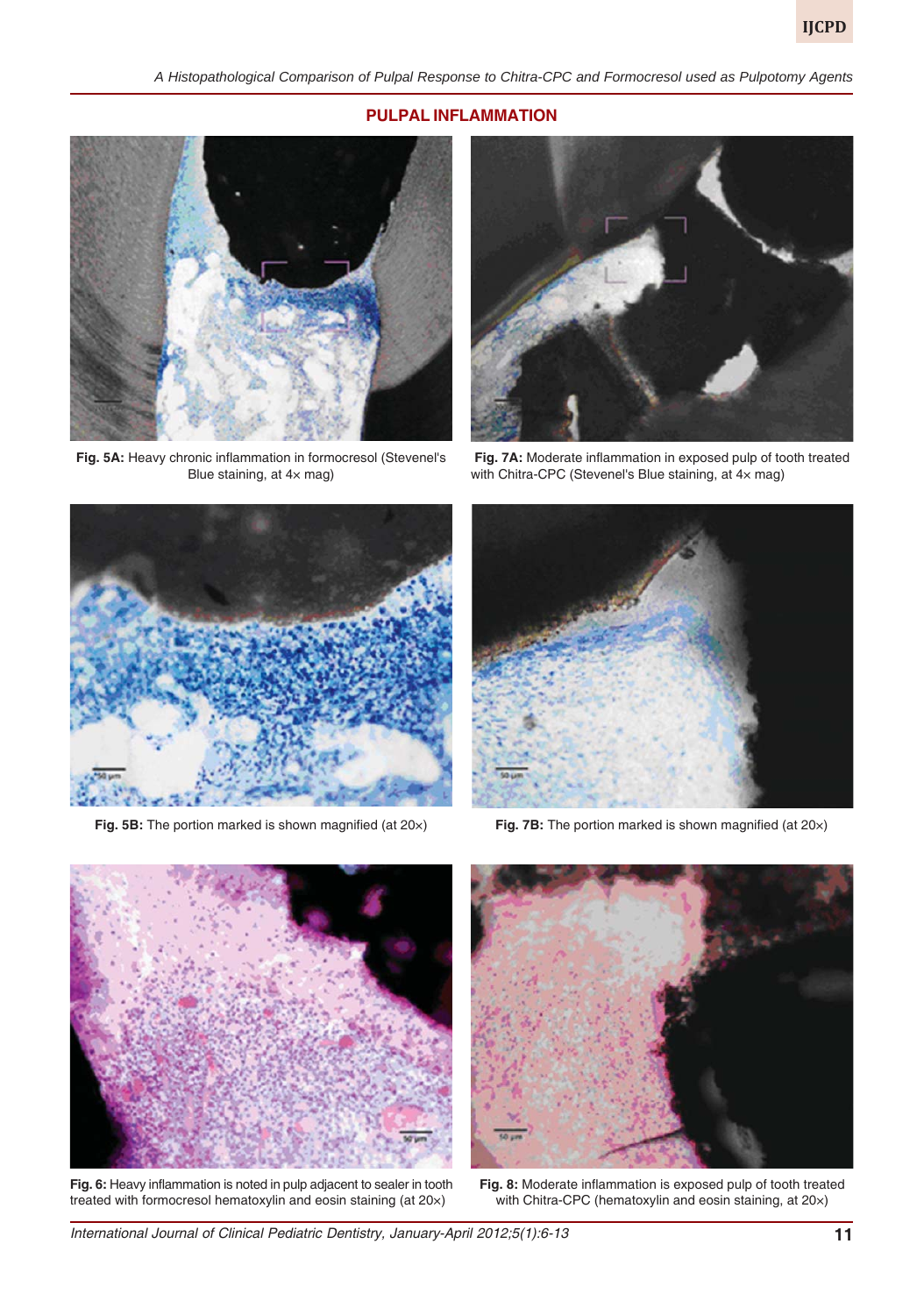good sealing ability. Moreover, the setting reaction of Chitra-CPC is nonexothermic.<sup>16</sup> The results of the present study confirm the biocompatibility of CPC, as similar to other studies.<sup>4,16</sup> The impact of the pulpotomy agent on the pulp was not a discriminating factor because none of the samples in both groups had the same. Dentin chips were present in 60 to 70% of samples in both groups. They promote healing if confined to the superficial portions of the pulp. However, if they are numerous and localized deeper in the pulp tissue they may have a deleterious effect.

The current study showed that CPC promoted a hard tissue formation in the pulp of human deciduous canine teeth. This is in agreement with the findings of earlier studies.<sup>4,19</sup> Patchy areas of mineralizing reparative dentin were noted along the dentin wall in most of the samples in Chitra-CPC group. It was noted that six samples showed dentin bridge formation. In three samples the dentin bridge formed at the exposure site (Figs 3A to 4) and in three, below the exposure site (Figs 2A and B). In four samples, dentin bridge formation was complete or near complete (Figs 2A to 3B). Partial dentin bridge formation observed in other two samples (Fig. 4). In respect of three samples, regular dentin tubules in the bridge were observed. In most of the samples, dentin bridge did not contain connective tissue. Calcium-phosphate materials induced the formation of dentinal reparatory bridges directly on the biomaterial (Figs 3A to 4), without initial necrosis that occurs inevitably when Ca (OH)<sub>2</sub> is used.<sup>13</sup>

Theoretically, the biocompatibility of CPC combined with calcium release may allow CPC to stimulate odontoblasts, thus promoting the formation of dentin bridges. The presence of solid substrate matrix, meaning the base on which pulp cells adhere and get transformed into odontoblast like cells, is a necessity for reparatory dentinogenesis.

The ability of CPC to support the formation of a dentin bridge may be attributed to excellent sealing ability<sup>16</sup> and fast setting. This prevents the diffusion of the material into the tissues, and reduces microleakage during the healing period. Chitra-CPC showed a commendable attachment to dentin walls. The close-pore microstructure, dimensional stability without any shrinkage or crack formation on solidification, and the attachment to dentin walls ensured effective sealing against bacterial microleakage.<sup>16</sup>

Poorly-calcified dentin bridge of connective tissue formed in two samples in formocresol group (Fig. 1). This finding is consistent with various previous studies.<sup>1,6,14</sup> The presence of a dentin bridge provides natural protection for the pulp against the microleakage of bacteria, and prevents the particles leaching from capping materials from infiltrating into pulp tissues (Stanley, 1998). Furthermore,

the formation of a bridge does not imply that the pulp is sealed completely from the environment. The bridge formed is initially permeable but as time progresses, the permeability decreases.

# **SUMMARY AND CONCLUSION**

The present study showed that Chitra-CPC is biocompatible and it induces initial healing response, replaces with the reparative dentin, creates a scaffold that differentiates cells to attach and secretes mineralized tissue. It, thus, preserves normal histological pulp patterns and pulp vitality in human deciduous teeth. The histological assessment after 70 days revealed no statistically significant difference between the two groups. But Chitra-CPC gave more favorable results with regard to pulpal inflammation, dentin bridge formation, quality of dentin bridge and connective tissue in dentin bridge.

Based on the current study results, it may be concluded that the Chitra-CPC is more biocompatible and it offers an effective healing potential and capability of inducing dentin formation without an area of necrosis. Chitra-CPC, a newer pulp dressing material, which has overcome the disadvantages of the existing ones, would be one of the most desirable pulp dressing agents for deciduous teeth in the coming years. Since the present study, observed only 20 noncarious teeth after 70 days, more experimental data and further human research with larger sample size, longer follow-up period and studies on caries exposed teeth are recommended to conclusively prove the efficacy of Chitra-CPC in inducing a favorable pulpal response.

# **REFERENCES**

- 1. Agamy HA, Bakry NS, Mounir MM, Avery DR. Comparison of mineral trioxide aggregate and formocresol as pulp-capping agents in pulpotomized primary teeth. Pediatr Dent 2004;26(4): 302-309.
- 2. Berger JE. Pulp tissue reaction to formocresol and zinc oxideeugenol. ASDC J Dent Child 1965;32:13-28.
- 3. Chacko V, Kurikose S. Human pulpal response to mineral trioxide aggregate (MTA): A histologic study. J Clin Pediatr Dent 2006;30(3):203-209.
- 4. Chaung HM, Hong CH, Chiang CP, Lin SK, Kuo YS, Lan WH, Hsieh CC. Comparison of calcium phosphate cement mixture and pure calcium hydroxide as direct pulp-capping agents. J Formos Med Assoc 1996;95(7):545-550.
- 5. Doyle WA, McDonald RE, Mitchell DF. Formocresol versus calcium hydroxide in pulpotomy. J Dent Child 1962;29:86.
- 6. Eidelman E, Holan G, Fuks AB. Mineral trioxide aggregate versus formocresol in pulpotomized primary molars: A preliminary report. Pediatr Dent 2001;23(1):15-18.
- 7. Fernandez AC, Mohanty M, Varma HK, Komath M. Safety and efficacy of Chitra-CPC calcium phosphate cement as bone substitute. Current Science 2006;91(12):1678-1686.
- 8. Friedberg BH, Gartner LP. Embryotoxicity and teratogenicity of formocresol on developing chick embryos. J Endod 1990;16(9); 434-437.